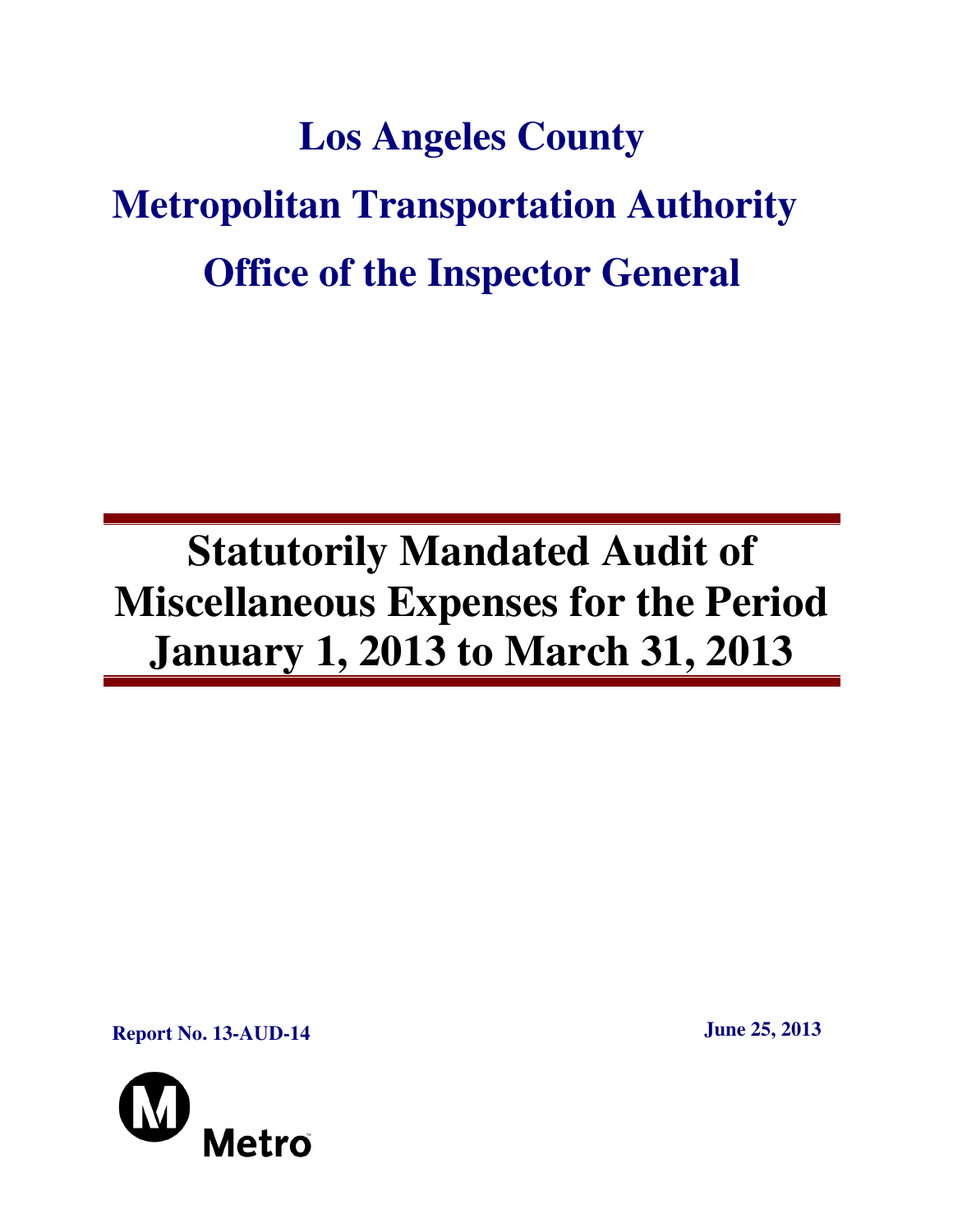## TABLE OF CONTENTS

#### **Page**

| $\boldsymbol{\mathcal{D}}$ |
|----------------------------|
| 3                          |
|                            |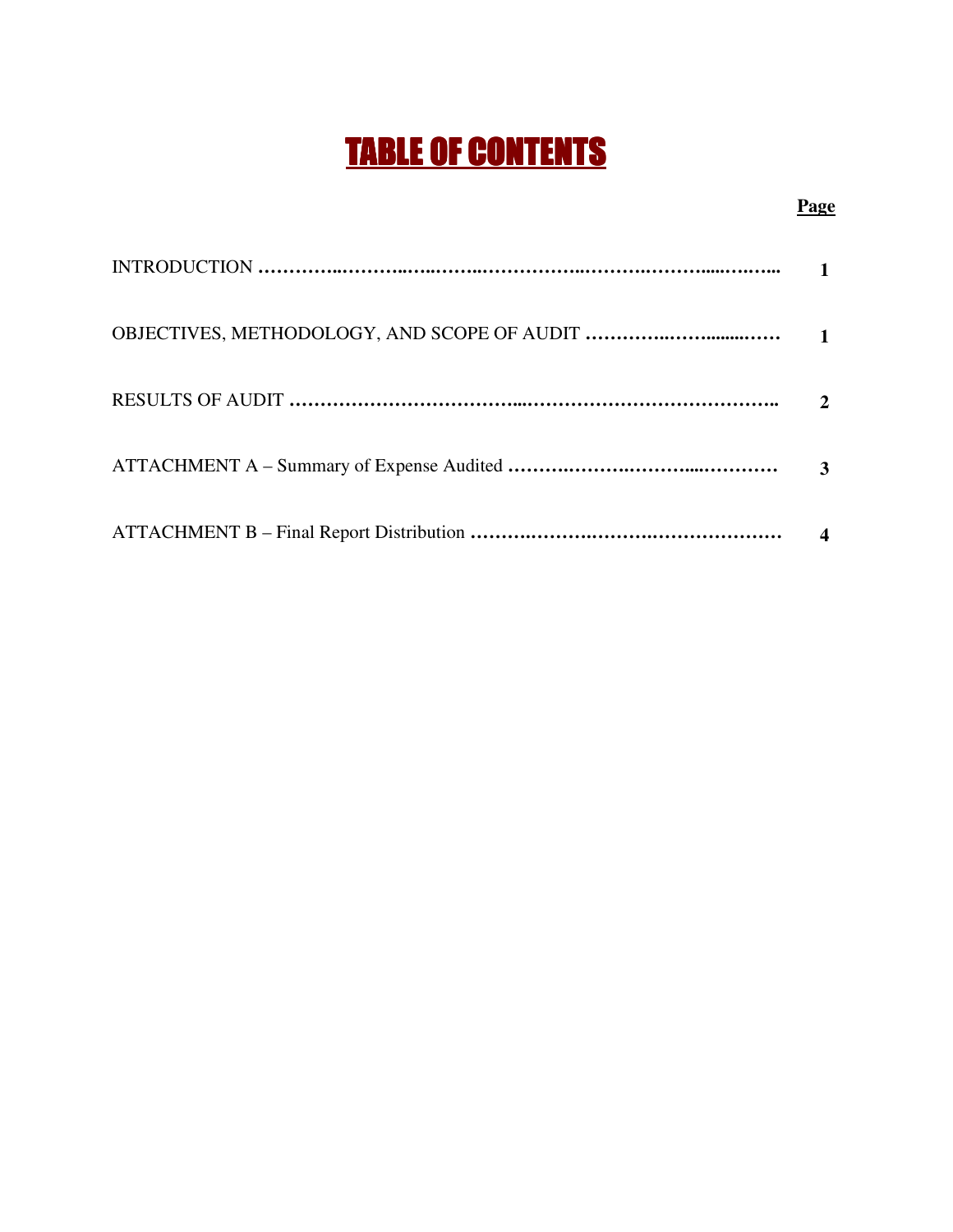

Office of the Inspector General 818 West 7<sup>th</sup> Street, Suite 500 Los Angeles, CA 90017



DATE: June 25, 2013 TO: Metro Chief Executive Officer

Metro Board of Directors

Jack Shepetomi

| <b>FROM:</b> | Jack Shigetoni                    |
|--------------|-----------------------------------|
|              | Deputy Inspector General - Audits |

**SUBJECT:** Draft Report on the Statutorily Mandated Audit of Miscellaneous Expenses for the Period January 1, 2013, to March 31, 2013 (Report No. 13-AUD-14)

## **INTRODUCTION**

The Office of the Inspector General (OIG) performed an audit of miscellaneous expenses for the period of January 1, 2013, to March 31, 2013. This audit was performed pursuant to Public Utilities Code section 130051.28(b) which requires that the Inspector General reports quarterly to the Los Angeles County Metropolitan Transportation Authority (Metro) Board of Directors on certain miscellaneous expenses such as travel, meals and refreshments, private club dues, and membership fees.

## OBJECTIVES, METHODOLOGY AND SCOPE OF AUDIT

The objectives of the audit were to determine whether the sampled expenses incurred were:

- Reasonable and in accordance with policies.
- Adequately supported with receipts, proper approvals, and other appropriate documentation.

Miscellaneous expenses for the period of January 1, 2013, to March 31, 2013, totaled  $$898,277$ , which were comprised of 459 expense transactions from 7 general ledger accounts. From this total, we selected 30 transactions totaling \$166,711 for review. The 30 transactions were for expenses from the following accounts: Training, Business Meals, Mileage and Parking, Seminar and Conference Fees, Business Travel, Miscellaneous Employee Activities and Recreation, and Other Miscellaneous Expenses (see Attachment A). We tested each selected transaction by reviewing supporting documentation such as receipts,

 $1$  This total does not include transactions that were \$200 or less, credits, adjustments, and transactions from the OIG and Ethics Departments. We also excluded certain accounts for which we are planning future audits.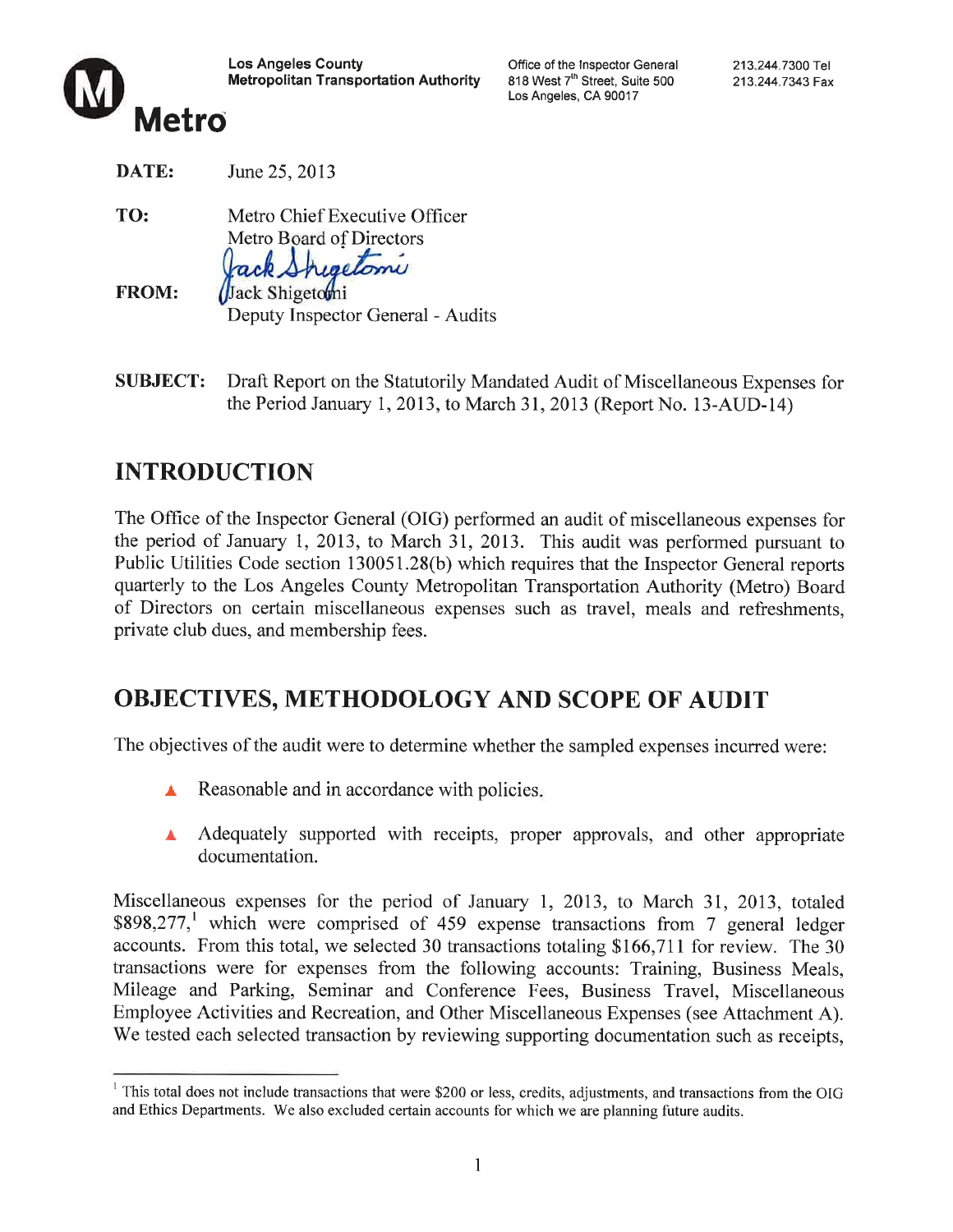#### **Statutorily Mandated Audit of Miscellaneous Expenses for the Period January 1, 2013 to March 31, 2013**

#### **Office of the Inspector General Report No. 13-AUD-14**

purchase logs, travel authorization forms and other supporting documents. We reviewed applicable policies and procedures and interviewed Metro staff when deemed necessary.

This audit was conducted in accordance with Generally Accepted Government Auditing Standards. Those standards require that we plan and perform the audit to obtain sufficient, appropriate evidence to provide a reasonable basis for our findings and conclusions based on our audit objectives. We believe that the evidence obtained provides a reasonable basis for our findings and conclusions based on our objectives.

We relied on computer-processed data provided to us, which detailed information on actual miscellaneous expenses for the period of our review. Although we did not perform a formal reliability assessment of the computer-process data, we determined that the hard copy documents we reviewed were reasonable and generally agreed with the information contained in the computer-processed data. We did not find errors that would preclude us from using the computer-processed data to meet the audit objectives or that would change the conclusions in this report.

### **RESULTS OF AUDIT**

The 30 expense transactions we audited for the period January 1, 2013, to March 31, 2013, generally complied with policies, were reasonable, and were adequately supported. Our review did disclose one minor deficiency.

One of the sample expenses we examined was for \$236 charged to account 50910, ER Mileage/Parking, in cost center 3152, Data Collection. We found that the \$236 was a summation of parking reimbursements made to 15 Schedule Checkers through the payroll system. These 15 reimbursements were shown as one total expense amount in the Financial Information System since they all had the same account codes. The Payroll Department did not have the receipts for each parking expense; therefore, we asked Data Collection to provide this information, which they provided. Our review of the parking receipts found that one of the payments for \$6 was a duplicate payment. Data Collection staff could not explain how the duplicate payment was sent to Payroll. We brought this matter to the attention of the Accounting Department, who informed us that they would work with the using department to process an adjustment. Because of the small dollar amount involved in this transaction and the proposed by the Accounting Department, we will consider this minor deficiency corrected.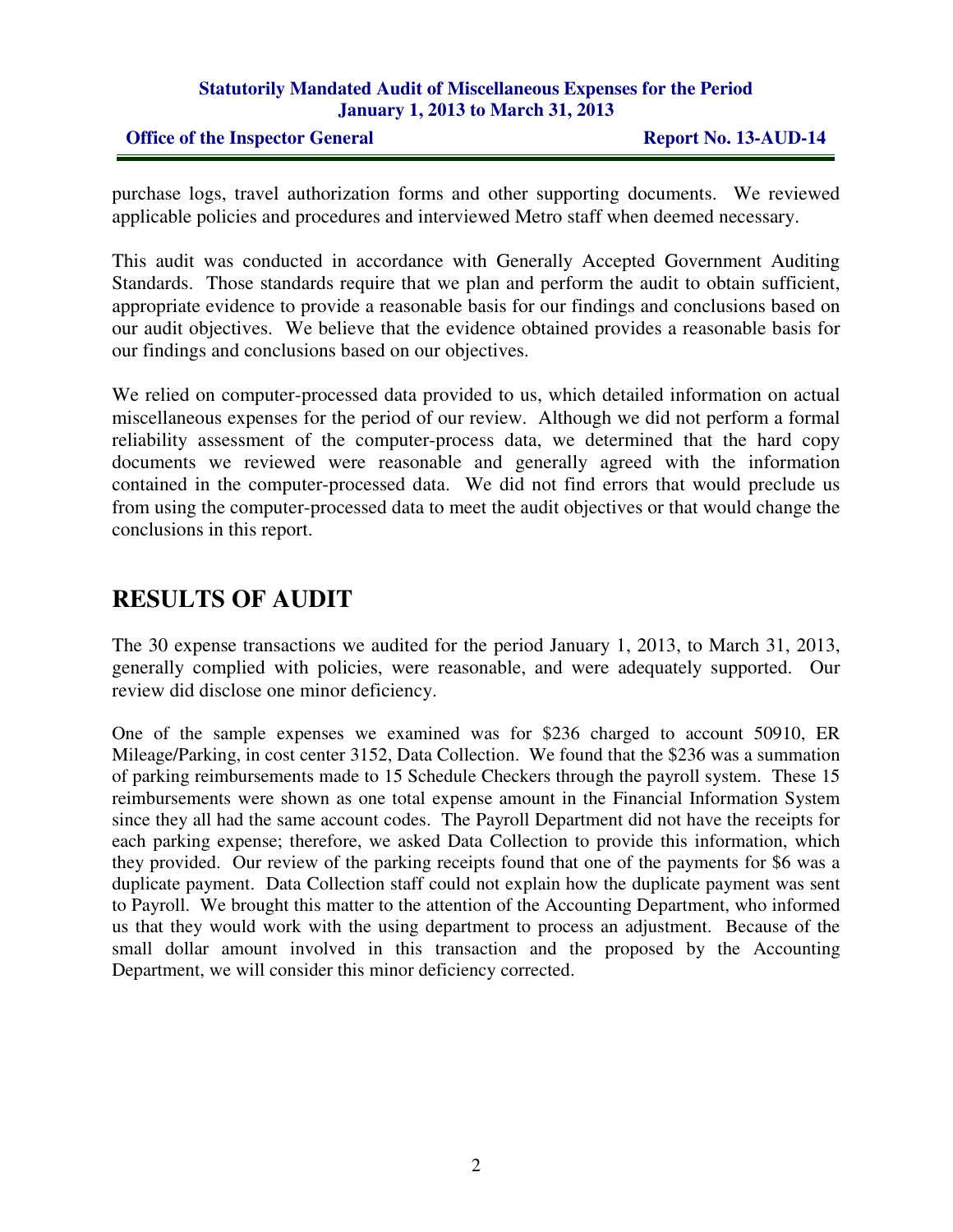### **<u>Summary of Expenses Audited</u>**

For the Period from January 1, 2013, to March 31, 2013

| <b>Account</b> | <b>Account Description</b>                | <b>Total</b><br><b>Amount</b> | <b>Sample</b><br><b>Amount</b> |  |
|----------------|-------------------------------------------|-------------------------------|--------------------------------|--|
| 50213          | <b>Training Program</b>                   | \$22,119                      | \$1,530                        |  |
| 50903          | <b>Business Meals</b>                     | 27,413                        | 3,661                          |  |
| 50910          | Mileage / Parking                         | 3,220                         | 236                            |  |
| 50915          | Seminar and Conference Fee                | 102,386                       | 2,725                          |  |
| 50917          | <b>Business Travel</b>                    | 112,450                       | 6,811                          |  |
| 50930          | <b>Employee Activities and Recreation</b> | 14,477                        | 2,804                          |  |
| 50999          | <b>Other Miscellaneous Expenses</b>       | 616,112                       | 148,944                        |  |
|                | <b>Totals</b>                             | \$898,177                     | \$166,711                      |  |
|                |                                           |                               |                                |  |